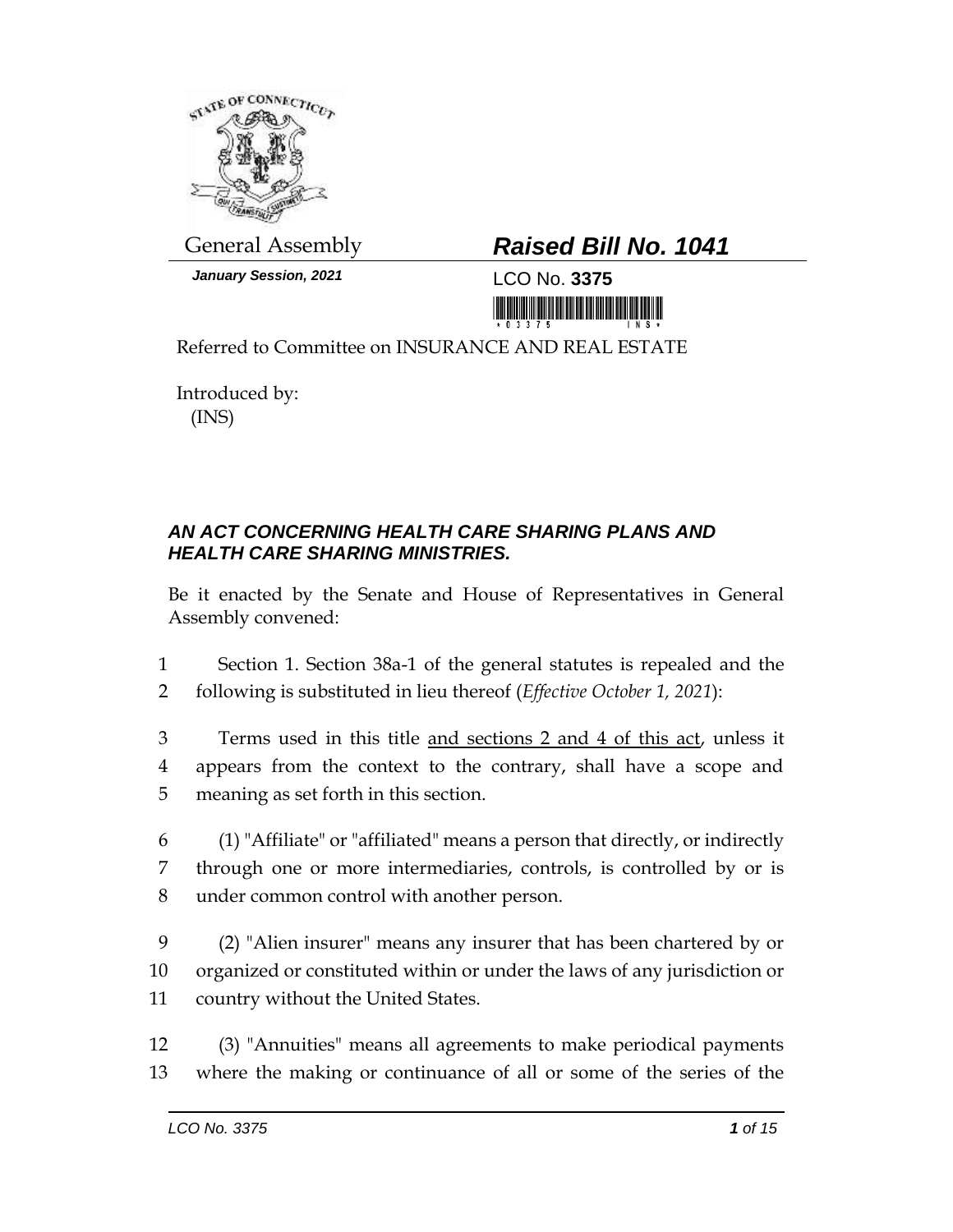payments, or the amount of the payment, is dependent upon the continuance of human life or is for a specified term of years. This definition does not apply to payments made under a policy of life insurance.

(4) "Commissioner" means the Insurance Commissioner.

 (5) "Control", "controlled by" or "under common control with" means the possession, direct or indirect, of the power to direct or cause the direction of the management and policies of a person, whether through the ownership of voting securities, by contract other than a commercial contract for goods or nonmanagement services, or otherwise, unless the power is the result of an official position with the person.

 (6) "Domestic insurer" means any insurer that has been chartered by, incorporated, organized or constituted within or under the laws of this state.

 (7) "Domestic surplus lines insurer" means any domestic insurer that has been authorized by the commissioner to write surplus lines insurance.

 (8) "Foreign country" means any jurisdiction not in any state, district or territory of the United States.

 (9) "Foreign insurer" means any insurer that has been chartered by or organized or constituted within or under the laws of another state or a territory of the United States.

 (10) "Insolvency" or "insolvent" means, for any insurer, that it is unable to pay its obligations when they are due, or when its admitted assets do not exceed its liabilities plus the greater of: (A) Capital and surplus required by law for its organization and continued operation; or (B) the total par or stated value of its authorized and issued capital stock. For purposes of this subdivision "liabilities" shall include but not be limited to reserves required by statute or by regulations adopted by the commissioner in accordance with the provisions of chapter 54 or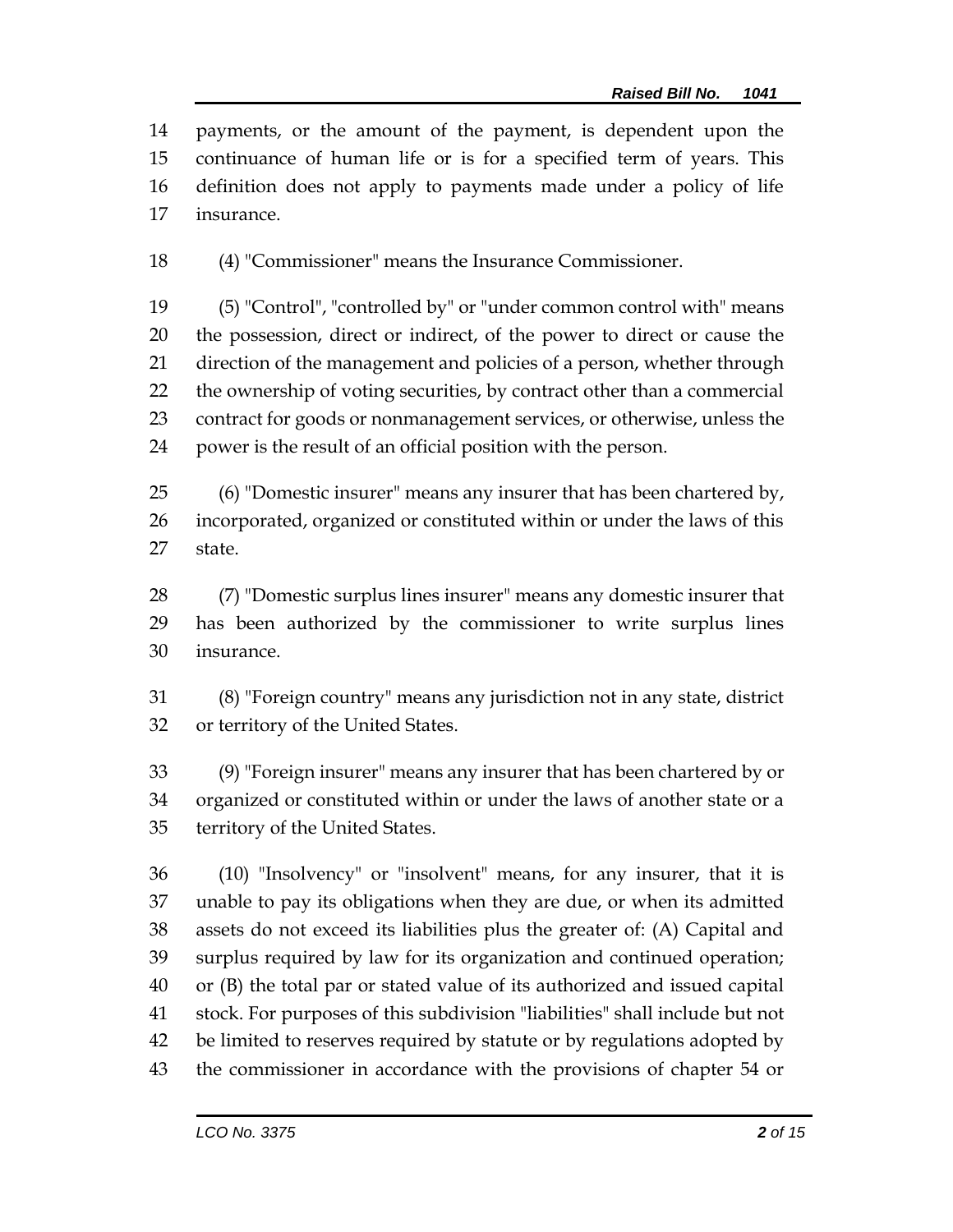specific requirements imposed by the commissioner upon a subject company at the time of admission or subsequent thereto.

 (11) "Insurance" means any agreement to pay a sum of money, provide services or any other thing of value on the happening of a particular event or contingency or to provide indemnity for loss in respect to a specified subject by specified perils in return for a consideration. In any contract of insurance, an insured shall have an interest which is subject to a risk of loss through destruction or impairment of that interest, which risk is assumed by the insurer and such assumption shall be part of a general scheme to distribute losses among a large group of persons bearing similar risks in return for a ratable contribution or other consideration.

 (12) "Insurer" or "insurance company" includes any person or combination of persons doing any kind or form of insurance business other than a fraternal benefit society, and shall include a receiver of any insurer when the context reasonably permits.

 (13) "Insured" means a person to whom or for whose benefit an insurer makes a promise in an insurance policy. The term includes policyholders, subscribers, members and beneficiaries. This definition applies only to the provisions of this title and does not define the meaning of this word as used in insurance policies or certificates.

 (14) "Life insurance" means insurance on human lives and insurances pertaining to or connected with human life. The business of life insurance includes granting endowment benefits, granting additional benefits in the event of death by accident or accidental means, granting additional benefits in the event of the total and permanent disability of the insured, and providing optional methods of settlement of proceeds. Life insurance includes burial contracts to the extent provided by section 38a-464.

 (15) "Mutual insurer" means any insurer without capital stock, the managing directors or officers of which are elected by its members.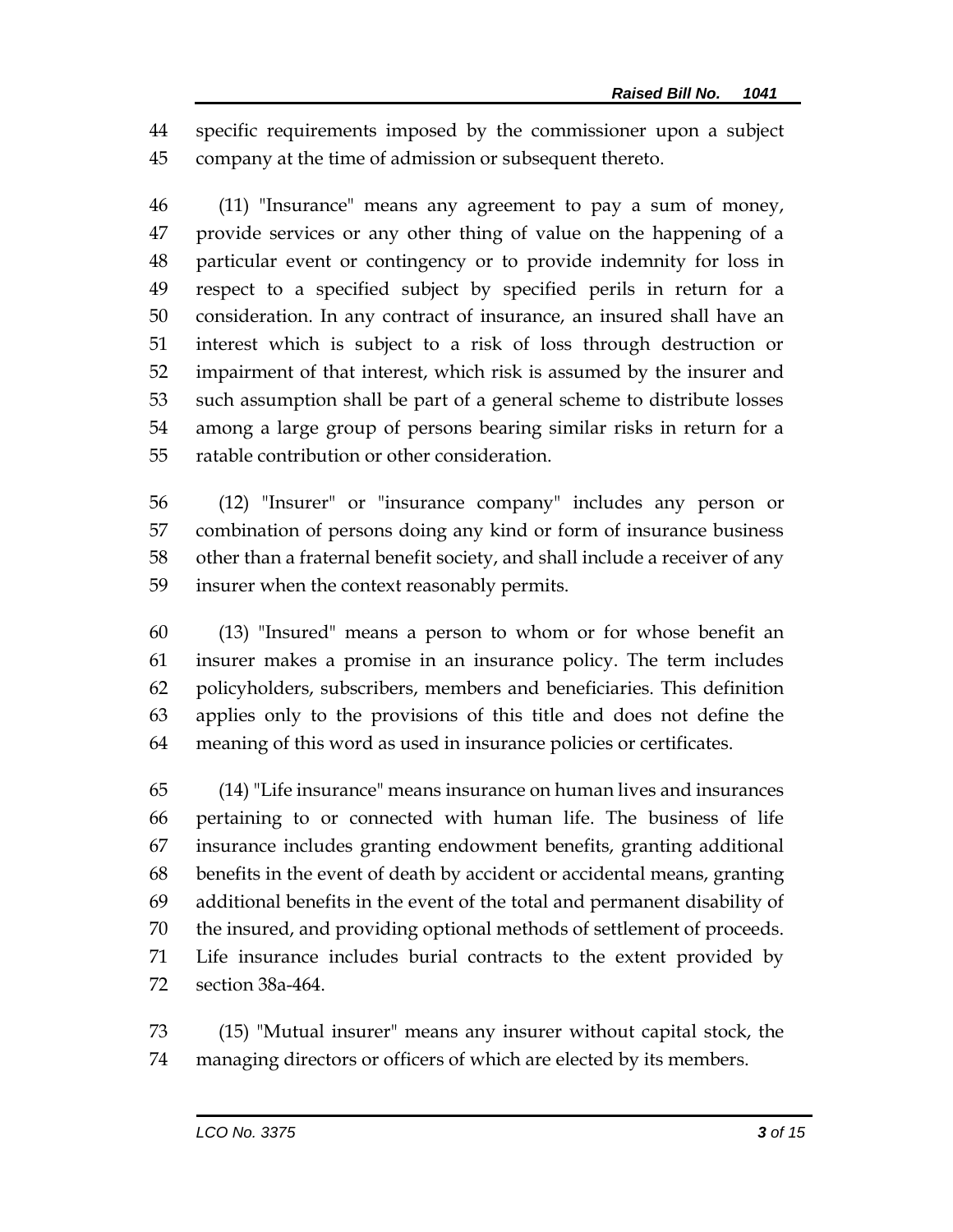(16) "Person" means an individual, a corporation, a partnership, a limited liability company, an association, a joint stock company, a business trust, an unincorporated organization or other legal entity.

 (17) "Policy" means any document, including attached endorsements and riders, purporting to be an enforceable contract, which memorializes in writing some or all of the terms of an insurance contract.

(18) "State" means any state, district, or territory of the United States.

 (19) "Subsidiary" of a specified person means an affiliate controlled by the person directly, or indirectly through one or more intermediaries.

 (20) "Unauthorized insurer" or "nonadmitted insurer" means an insurer that has not been granted a certificate of authority by the commissioner to transact the business of insurance in this state or an insurer transacting business not authorized by a valid certificate.

 (21) "United States" means the United States of America, its territories and possessions, the Commonwealth of Puerto Rico and the District of Columbia.

 Sec. 2. (NEW) (*Effective October 1, 2021*) (a) For the purposes of this section, "health care sharing plan" means an arrangement of members that encourages its members, or an affiliation or network of individuals that encourages such individuals, to cover, in whole or in part, the medical, health care, assisted living or prescription drug costs, or wellness expenses, of other such members or individuals.

 (b) Notwithstanding any provision of the general statutes, no person shall receive a fee or anything of value in exchange for:

 (1) Selling or soliciting a health care sharing plan for a resident of this state;

 (2) Negotiating a health care sharing plan on behalf of a resident of this state; or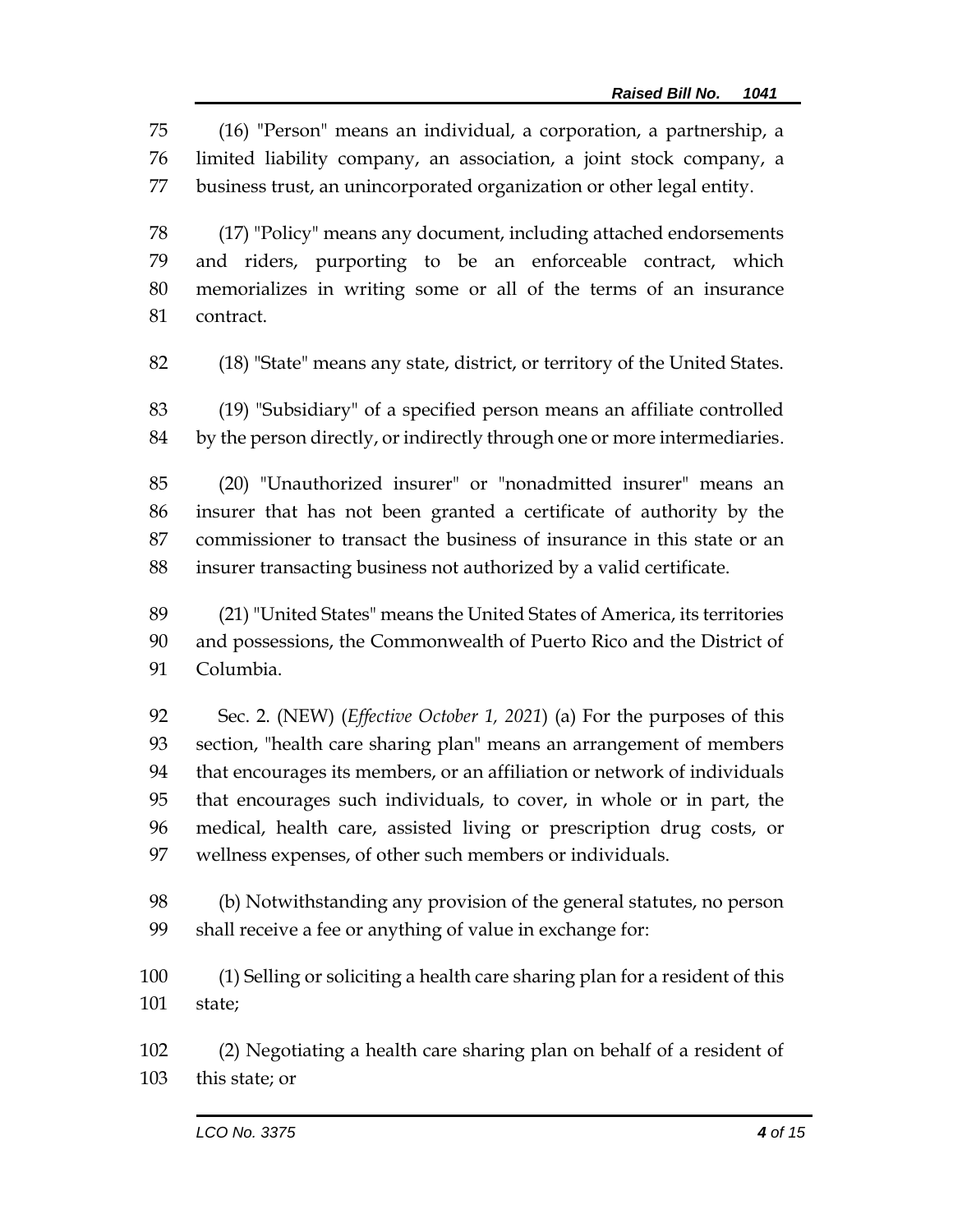(3) Administering a health care sharing plan that includes a resident of this state.

 (c) Any violation of this section shall be deemed an unfair method of competition and unfair and deceptive act or practice in the business of insurance under section 38a-816 of the general statutes, as amended by this act.

- Sec. 3. Section 38a-816 of the general statutes is repealed and the following is substituted in lieu thereof (*Effective October 1, 2021*):
- The following are defined as unfair methods of competition and unfair and deceptive acts or practices in the business of insurance:

 (1) Misrepresentations and false advertising of insurance policies. Making, issuing or circulating, or causing to be made, issued or circulated, any estimate, illustration, circular or statement, sales presentation, omission or comparison which: (A) Misrepresents the benefits, advantages, conditions or terms of any insurance policy; (B) misrepresents the dividends or share of the surplus to be received, on any insurance policy; (C) makes any false or misleading statements as to the dividends or share of surplus previously paid on any insurance policy; (D) is misleading or is a misrepresentation as to the financial condition of any person, or as to the legal reserve system upon which any life insurer operates; (E) uses any name or title of any insurance policy or class of insurance policies misrepresenting the true nature thereof; (F) is a misrepresentation, including, but not limited to, an intentional misquote of a premium rate, for the purpose of inducing or tending to induce to the purchase, lapse, forfeiture, exchange, conversion or surrender of any insurance policy; (G) is a misrepresentation for the purpose of effecting a pledge or assignment of or effecting a loan against any insurance policy; or (H) misrepresents any insurance policy as being shares of stock.

 (2) False information and advertising generally. Making, publishing, disseminating, circulating or placing before the public, or causing, directly or indirectly, to be made, published, disseminated, circulated or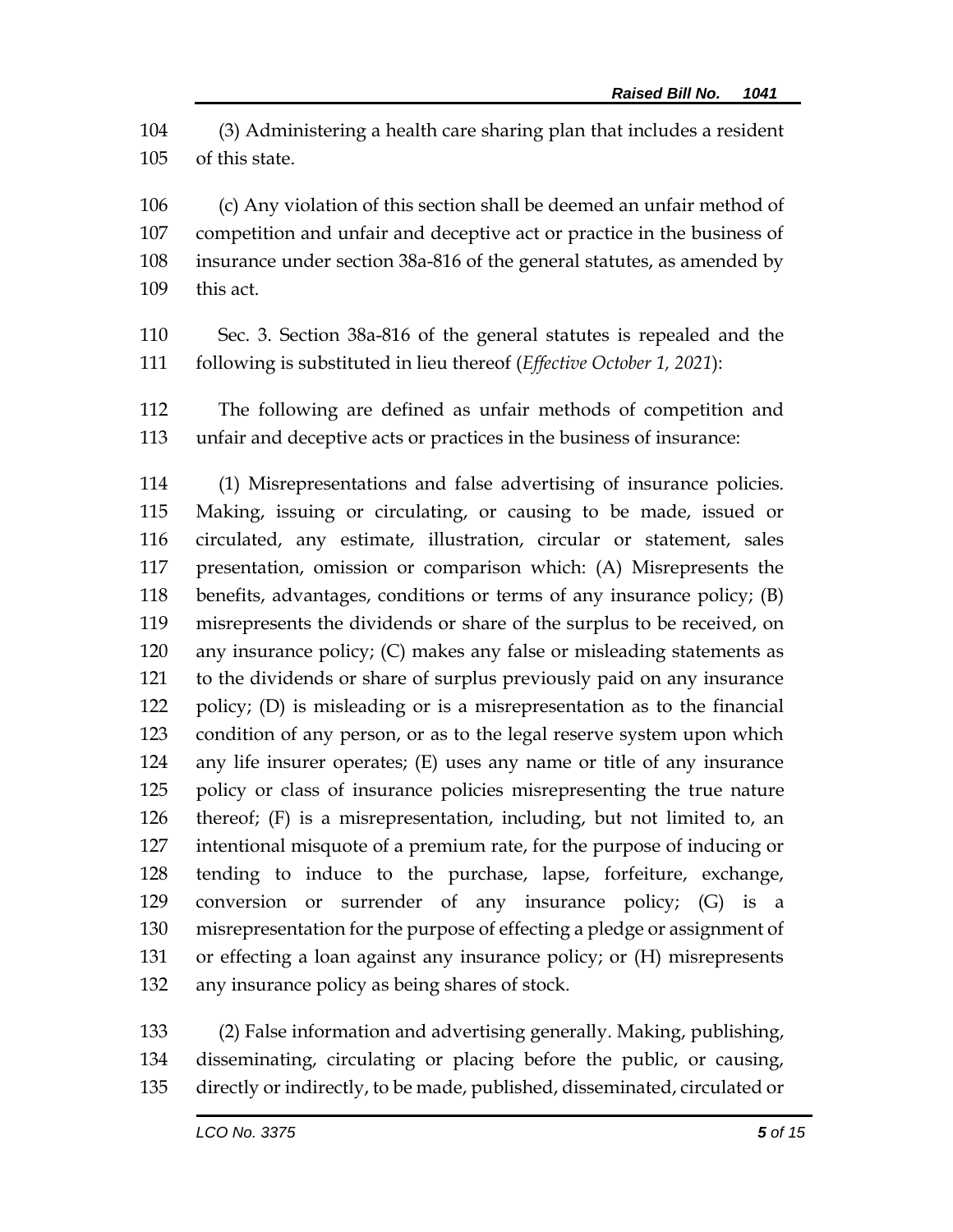placed before the public, in a newspaper, magazine or other publication, or in the form of a notice, circular, pamphlet, letter or poster, or over any radio or television station, or in any other way, an advertisement, announcement or statement containing any assertion, representation or statement with respect to the business of insurance or with respect to any person in the conduct of his insurance business, which is untrue, deceptive or misleading.

 (3) Defamation. Making, publishing, disseminating or circulating, directly or indirectly, or aiding, abetting or encouraging the making, publishing, disseminating or circulating of, any oral or written statement or any pamphlet, circular, article or literature which is false or maliciously critical of or derogatory to the financial condition of an insurer, and which is calculated to injure any person engaged in the business of insurance.

 (4) Boycott, coercion and intimidation. Entering into any agreement to commit, or by any concerted action committing, any act of boycott, coercion or intimidation resulting in or tending to result in unreasonable restraint of, or monopoly in, the business of insurance.

 (5) False financial statements. Filing with any supervisory or other public official, or making, publishing, disseminating, circulating or delivering to any person, or placing before the public, or causing, directly or indirectly, to be made, published, disseminated, circulated or delivered to any person, or placed before the public, any false statement of financial condition of an insurer with intent to deceive; or making any false entry in any book, report or statement of any insurer with intent to deceive any agent or examiner lawfully appointed to examine into its condition or into any of its affairs, or any public official to whom such insurer is required by law to report, or who has authority by law to examine into its condition or into any of its affairs, or, with like intent, wilfully omitting to make a true entry of any material fact pertaining to the business of such insurer in any book, report or statement of such insurer.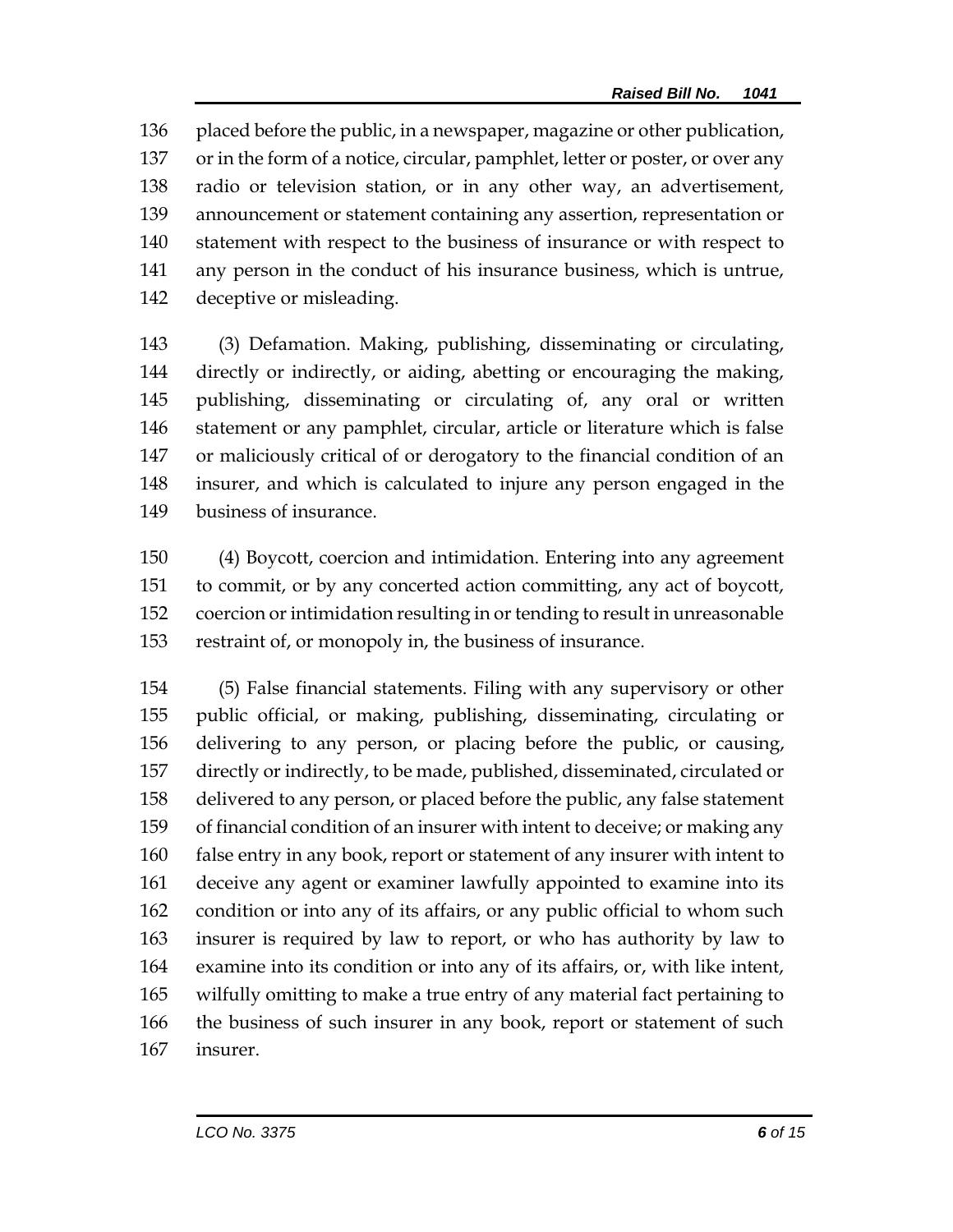(6) Unfair claim settlement practices. Committing or performing with such frequency as to indicate a general business practice any of the following: (A) Misrepresenting pertinent facts or insurance policy provisions relating to coverages at issue; (B) failing to acknowledge and act with reasonable promptness upon communications with respect to claims arising under insurance policies; (C) failing to adopt and implement reasonable standards for the prompt investigation of claims arising under insurance policies; (D) refusing to pay claims without conducting a reasonable investigation based upon all available information; (E) failing to affirm or deny coverage of claims within a reasonable time after proof of loss statements have been completed; (F) not attempting in good faith to effectuate prompt, fair and equitable settlements of claims in which liability has become reasonably clear; (G) compelling insureds to institute litigation to recover amounts due under an insurance policy by offering substantially less than the amounts ultimately recovered in actions brought by such insureds; (H) attempting to settle a claim for less than the amount to which a reasonable man would have believed he was entitled by reference to written or printed advertising material accompanying or made part of an application; (I) attempting to settle claims on the basis of an application which was altered without notice to, or knowledge or consent of the insured; (J) making claims payments to insureds or beneficiaries not accompanied by statements setting forth the coverage under which the payments are being made; (K) making known to insureds or claimants a policy of appealing from arbitration awards in favor of insureds or claimants for the purpose of compelling them to accept settlements or compromises less than the amount awarded in arbitration; (L) delaying the investigation or payment of claims by requiring an insured, claimant, or the physician of either to submit a preliminary claim report and then requiring the subsequent submission of formal proof of loss forms, both of which submissions contain substantially the same information; (M) failing to promptly settle claims, where liability has become reasonably clear, under one portion of the insurance policy coverage in order to influence settlements under other portions of the insurance policy coverage; (N) failing to promptly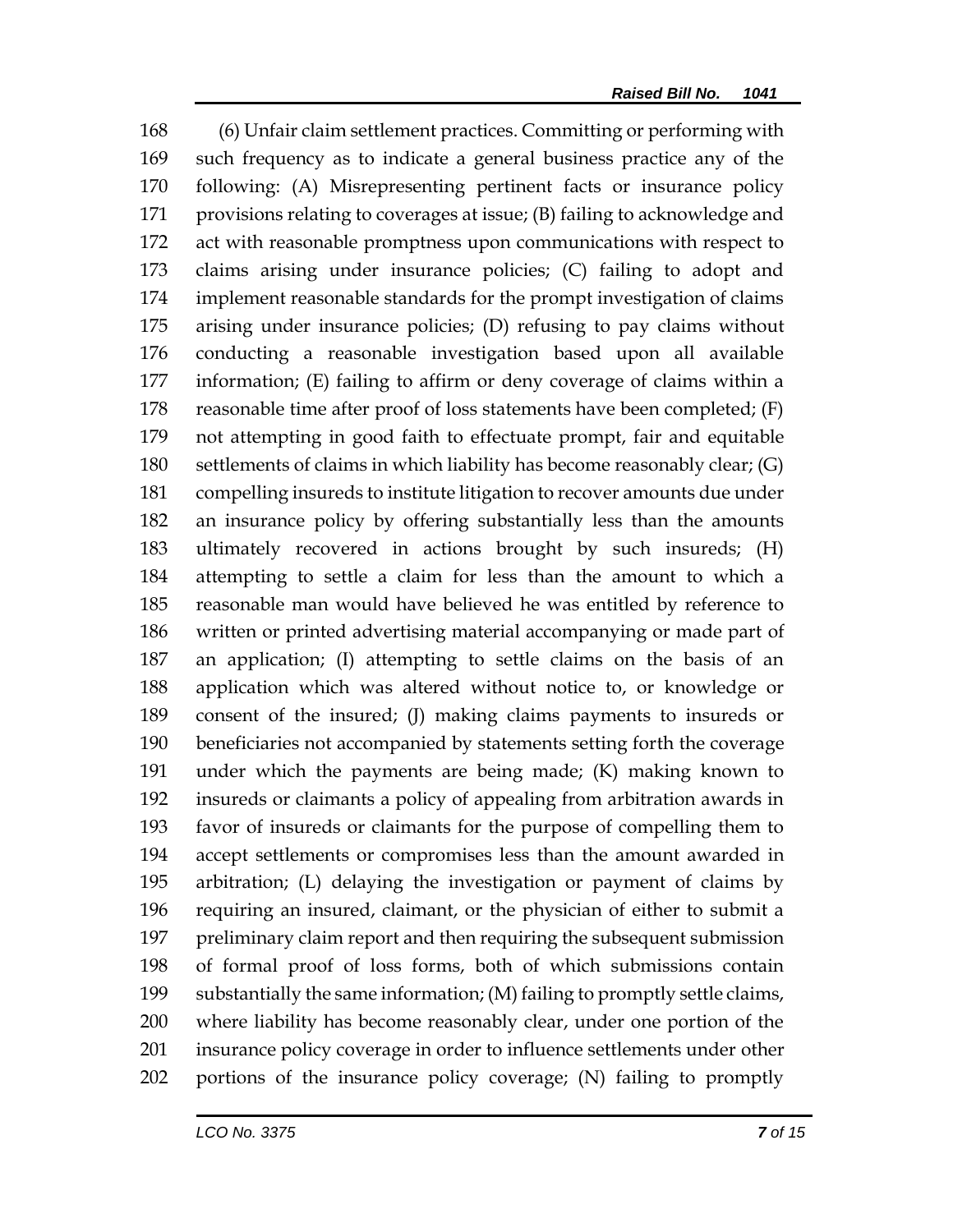provide a reasonable explanation of the basis in the insurance policy in relation to the facts or applicable law for denial of a claim or for the offer of a compromise settlement; (O) using as a basis for cash settlement with a first party automobile insurance claimant an amount which is less than the amount which the insurer would pay if repairs were made unless such amount is agreed to by the insured or provided for by the insurance policy.

 (7) Failure to maintain complaint handling procedures. Failure of any person to maintain complete record of all the complaints which it has received since the date of its last examination. This record shall indicate the total number of complaints, their classification by line of insurance, the nature of each complaint, the disposition of these complaints, and the time it took to process each complaint. For purposes of this **[**subsection**]** subdivision, "complaint" means any written communication primarily expressing a grievance.

 (8) Misrepresentation in insurance applications. Making false or fraudulent statements or representations on or relative to an application for an insurance policy for the purpose of obtaining a fee, commission, money or other benefit from any insurer, producer or individual.

 (9) Any violation of any one of sections 38a-358, 38a-446, 38a-447, 38a- 488, 38a-825, 38a-826, 38a-828 and 38a-829. None of the following practices shall be considered discrimination within the meaning of section 38a-446 or 38a-488 or a rebate within the meaning of section 38a- 825: (A) Paying bonuses to policyholders or otherwise abating their premiums in whole or in part out of surplus accumulated from nonparticipating insurance, provided any such bonuses or abatement of premiums shall be fair and equitable to policyholders and for the best interests of the company and its policyholders; (B) in the case of policies issued on the industrial debit plan, making allowance to policyholders who have continuously for a specified period made premium payments directly to an office of the insurer in an amount which fairly represents 234 the saving in collection expense;  $(C)$  readjustment of the rate of premium for a group insurance policy based on loss or expense experience, or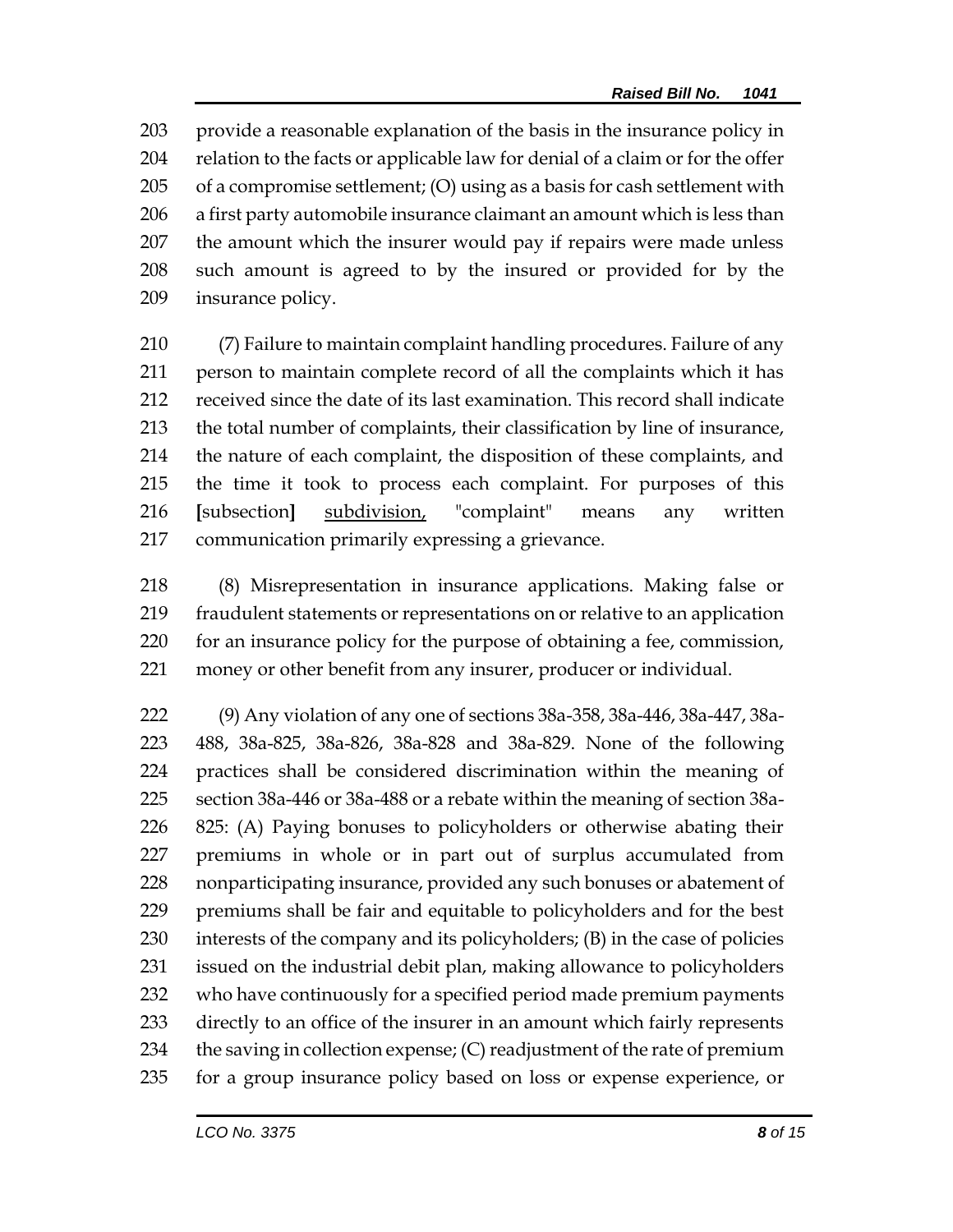236 both, at the end of the first or any subsequent policy year, which may be made retroactive for such policy year.

 (10) Notwithstanding any provision of any policy of insurance, certificate or service contract, whenever such insurance policy or certificate or service contract provides for reimbursement for any services which may be legally performed by any practitioner of the healing arts licensed to practice in this state, reimbursement under such insurance policy, certificate or service contract shall not be denied because of race, color or creed nor shall any insurer make or permit any unfair discrimination against particular individuals or persons so licensed.

 (11) Favored agent or insurer: Coercion of debtors. (A) No person may (i) require, as a condition precedent to the lending of money or extension of credit, or any renewal thereof, that the person to whom such money or credit is extended or whose obligation the creditor is to acquire or finance, negotiate any policy or contract of insurance through a particular insurer or group of insurers or producer or group of producers; (ii) unreasonably disapprove the insurance policy provided by a borrower for the protection of the property securing the credit or lien; (iii) require directly or indirectly that any borrower, mortgagor, purchaser, insurer or producer pay a separate charge, in connection with the handling of any insurance policy required as security for a loan on real estate or pay a separate charge to substitute the insurance policy of one insurer for that of another; or (iv) use or disclose information resulting from a requirement that a borrower, mortgagor or purchaser furnish insurance of any kind on real property being conveyed or used as collateral security to a loan, when such information is to the advantage of the mortgagee, vendor or lender, or is to the detriment of the borrower, mortgagor, purchaser, insurer or the producer complying with such a requirement.

266 (B) (i) Subparagraph  $(A)$ (iii) of this subdivision shall not include the interest which may be charged on premium loans or premium advancements in accordance with the security instrument. (ii) For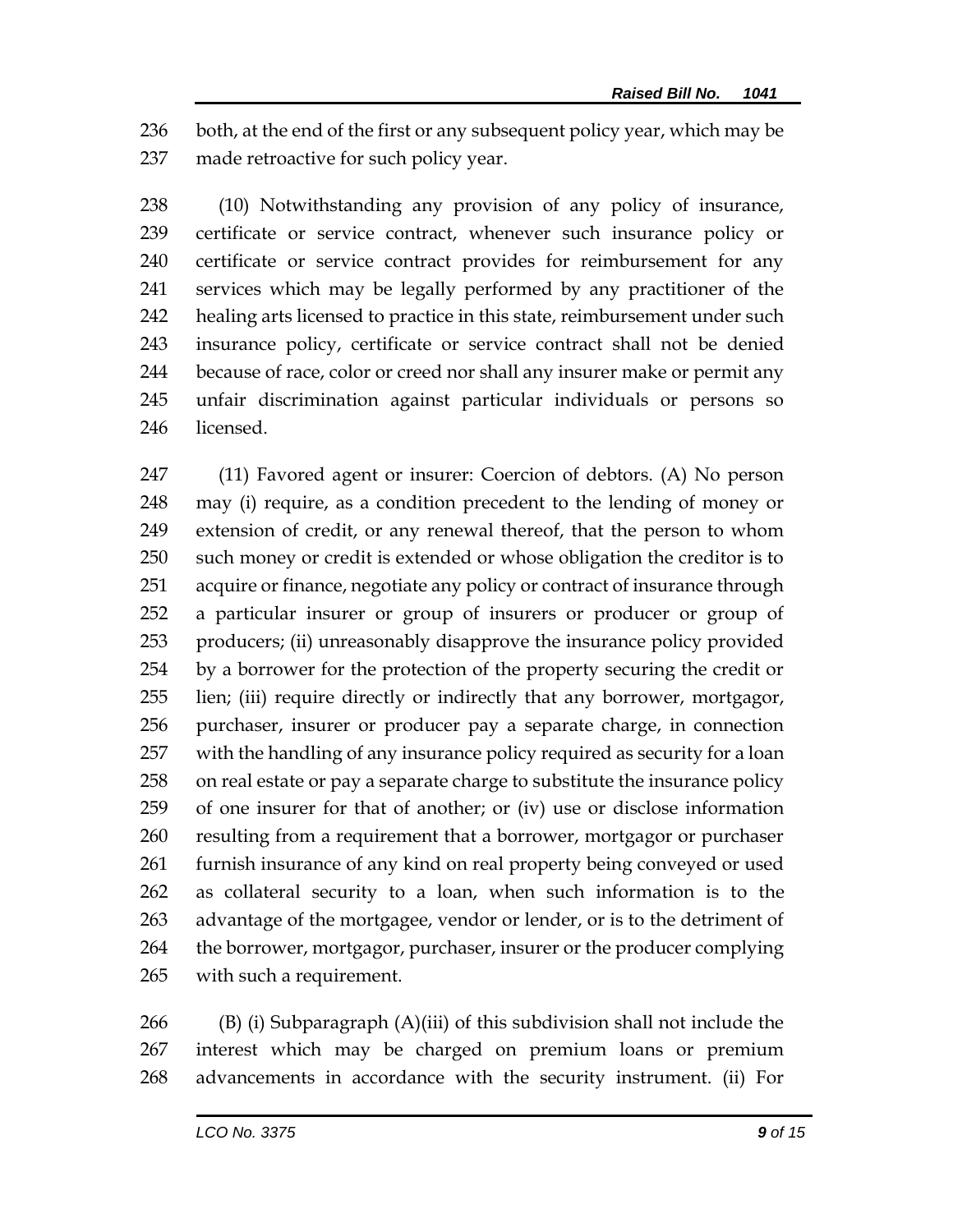purposes of subparagraph (A)(ii) of this subdivision, such disapproval shall be deemed unreasonable if it is not based solely on reasonable standards uniformly applied, relating to the extent of coverage required and the financial soundness and the services of an insurer. Such standards shall not discriminate against any particular type of insurer, nor shall such standards call for the disapproval of an insurance policy because such policy contains coverage in addition to that required. (iii) The commissioner may investigate the affairs of any person to whom this subdivision applies to determine whether such person has violated this subdivision. If a violation of this subdivision is found, the person in violation shall be subject to the same procedures and penalties as are applicable to other provisions of section 38a-815, subsections (b) and (e) of section 38a-817 and this section. (iv) For purposes of this section, "person" includes any individual, corporation, limited liability company, association, partnership or other legal entity.

 (12) Refusing to insure, refusing to continue to insure or limiting the amount, extent or kind of coverage available to an individual or charging an individual a different rate for the same coverage because of physical disability, mental or nervous condition as set forth in section 38a-488a or intellectual disability, except where the refusal, limitation or rate differential is based on sound actuarial principles or is related to actual or reasonably anticipated experience.

 (13) Refusing to insure, refusing to continue to insure or limiting the amount, extent or kind of coverage available to an individual or charging an individual a different rate for the same coverage solely because of blindness or partial blindness. For purposes of this subdivision, "refusal to insure" includes the denial by an insurer of disability insurance coverage on the grounds that the policy defines "disability" as being presumed in the event that the insured is blind or partially blind, except that an insurer may exclude from coverage any disability, consisting solely of blindness or partial blindness, when such condition existed at the time the policy was issued. Any individual who is blind or partially blind shall be subject to the same standards of sound actuarial principles or actual or reasonably anticipated experience as are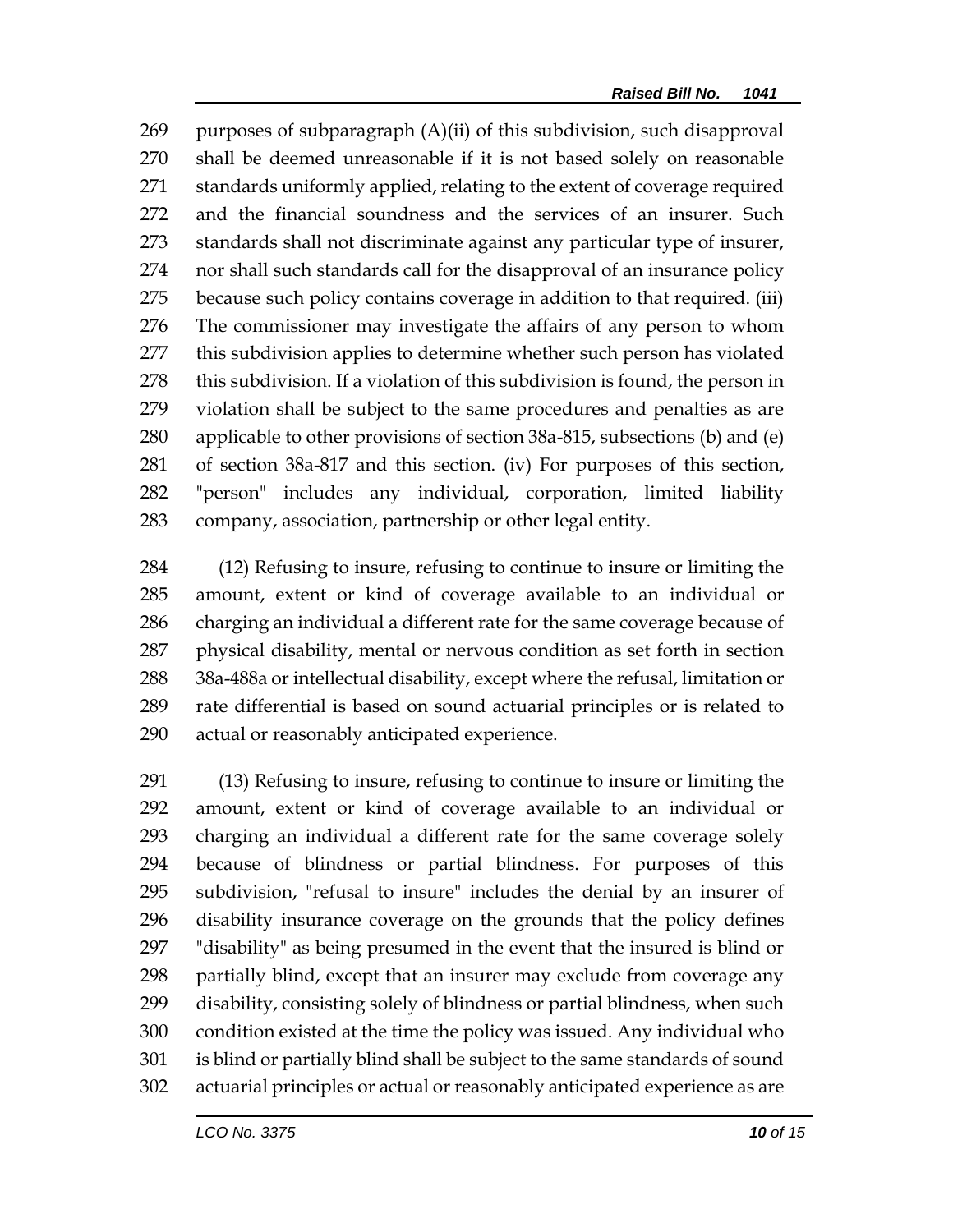sighted persons with respect to all other conditions, including the underlying cause of the blindness or partial blindness.

 (14) Refusing to insure, refusing to continue to insure or limiting the amount, extent or kind of coverage available to an individual or charging an individual a different rate for the same coverage because of exposure to diethylstilbestrol through the female parent.

 (15) (A) Failure by an insurer, or any other entity responsible for providing payment to a health care provider pursuant to an insurance policy, to pay accident and health claims, including, but not limited to, claims for payment or reimbursement to health care providers, within the time periods set forth in subparagraph (B) of this subdivision, unless the Insurance Commissioner determines that a legitimate dispute exists as to coverage, liability or damages or that the claimant has fraudulently caused or contributed to the loss. Any insurer, or any other entity responsible for providing payment to a health care provider pursuant to an insurance policy, who fails to pay such a claim or request within the time periods set forth in subparagraph (B) of this subdivision shall pay the claimant or health care provider the amount of such claim plus interest at the rate of fifteen per cent per annum, in addition to any other penalties which may be imposed pursuant to sections 38a-11, 38a-25, 38a-41 to 38a-53, inclusive, 38a-57 to 38a-60, inclusive, 38a-62 to 38a-64, inclusive, 38a-76, 38a-83, 38a-84, 38a-117 to 38a-124, inclusive, 38a-129 to 38a-140, inclusive, 38a-146 to 38a-155, inclusive, 38a-283, 38a-288 to 38a-290, inclusive, 38a-319, 38a-320, 38a-459, 38a-464, 38a-815 to 38a-819, inclusive, 38a-824 to 38a-826, inclusive, and 38a-828 to 38a-830, inclusive. Whenever the interest due a claimant or health care provider pursuant to this section is less than one dollar, the insurer shall deposit such amount in a separate interest-bearing account in which all such amounts shall be deposited. At the end of each calendar year each such insurer shall donate such amount to The University of Connecticut Health Center.

 (B) Each insurer or other entity responsible for providing payment to a health care provider pursuant to an insurance policy subject to this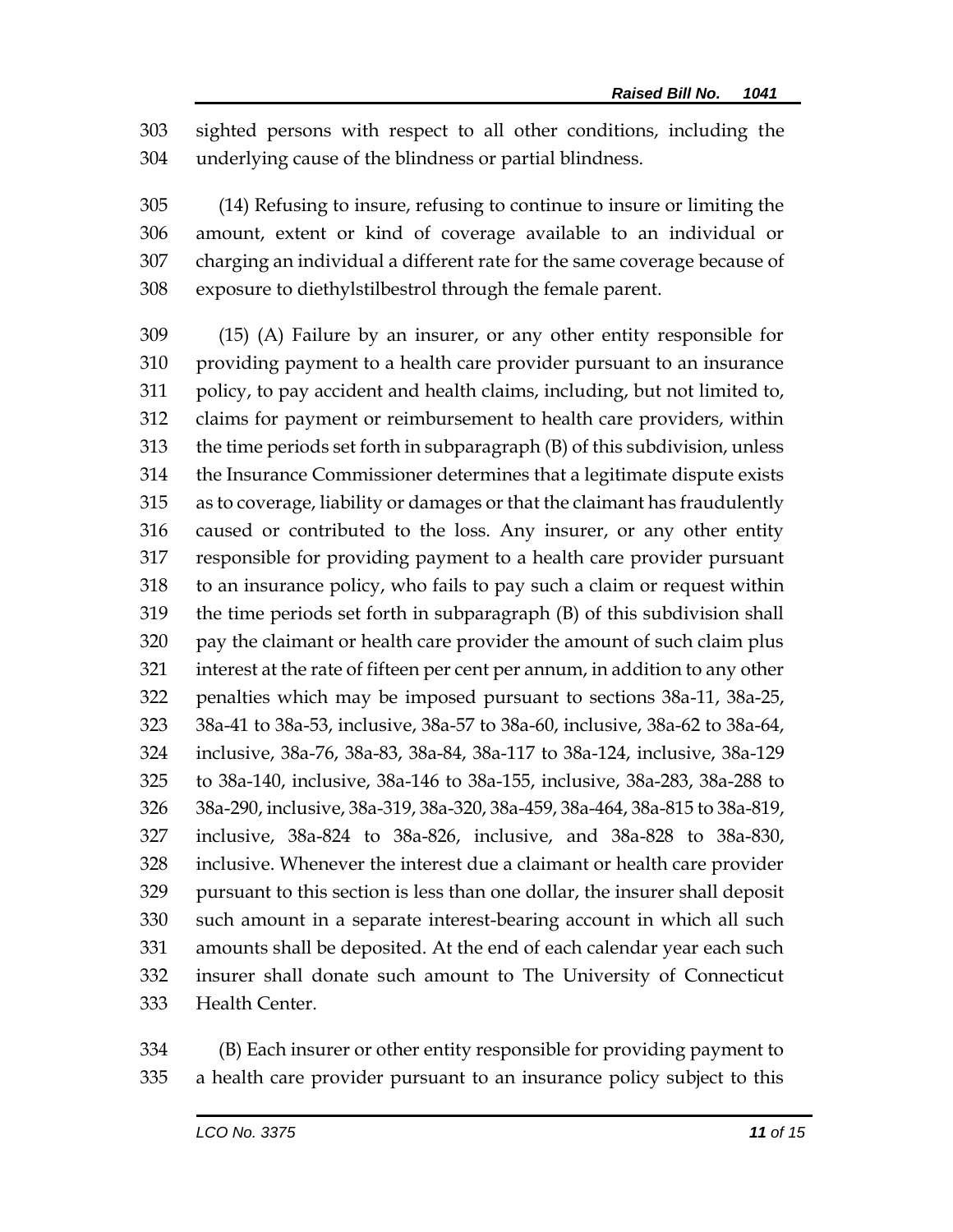section, shall pay claims not later than:

 (i) For claims filed in paper format, sixty days after receipt by the insurer of the claimant's proof of loss form or the health care provider's request for payment filed in accordance with the insurer's practices or procedures, except that when there is a deficiency in the information needed for processing a claim, as determined in accordance with section 38a-477, the insurer shall (I) send written notice to the claimant or health care provider, as the case may be, of all alleged deficiencies in information needed for processing a claim not later than thirty days after the insurer receives a claim for payment or reimbursement under the contract, and (II) pay claims for payment or reimbursement under the contract not later than thirty days after the insurer receives the information requested; and

 (ii) For claims filed in electronic format, twenty days after receipt by the insurer of the claimant's proof of loss form or the health care provider's request for payment filed in accordance with the insurer's practices or procedures, except that when there is a deficiency in the information needed for processing a claim, as determined in accordance with section 38a-477, the insurer shall (I) notify the claimant or health care provider, as the case may be, of all alleged deficiencies in information needed for processing a claim not later than ten days after the insurer receives a claim for payment or reimbursement under the contract, and (II) pay claims for payment or reimbursement under the contract not later than ten days after the insurer receives the information requested.

 (C) As used in this subdivision, "health care provider" means a person licensed to provide health care services under chapter 368d, chapter 368v, chapters 370 to 373, inclusive, 375 to 383c, inclusive, 384a to 384c, inclusive, or chapter 400j.

 (16) Failure to pay, as part of any claim for a damaged motor vehicle under any automobile insurance policy where the vehicle has been declared to be a constructive total loss, an amount equal to the sum of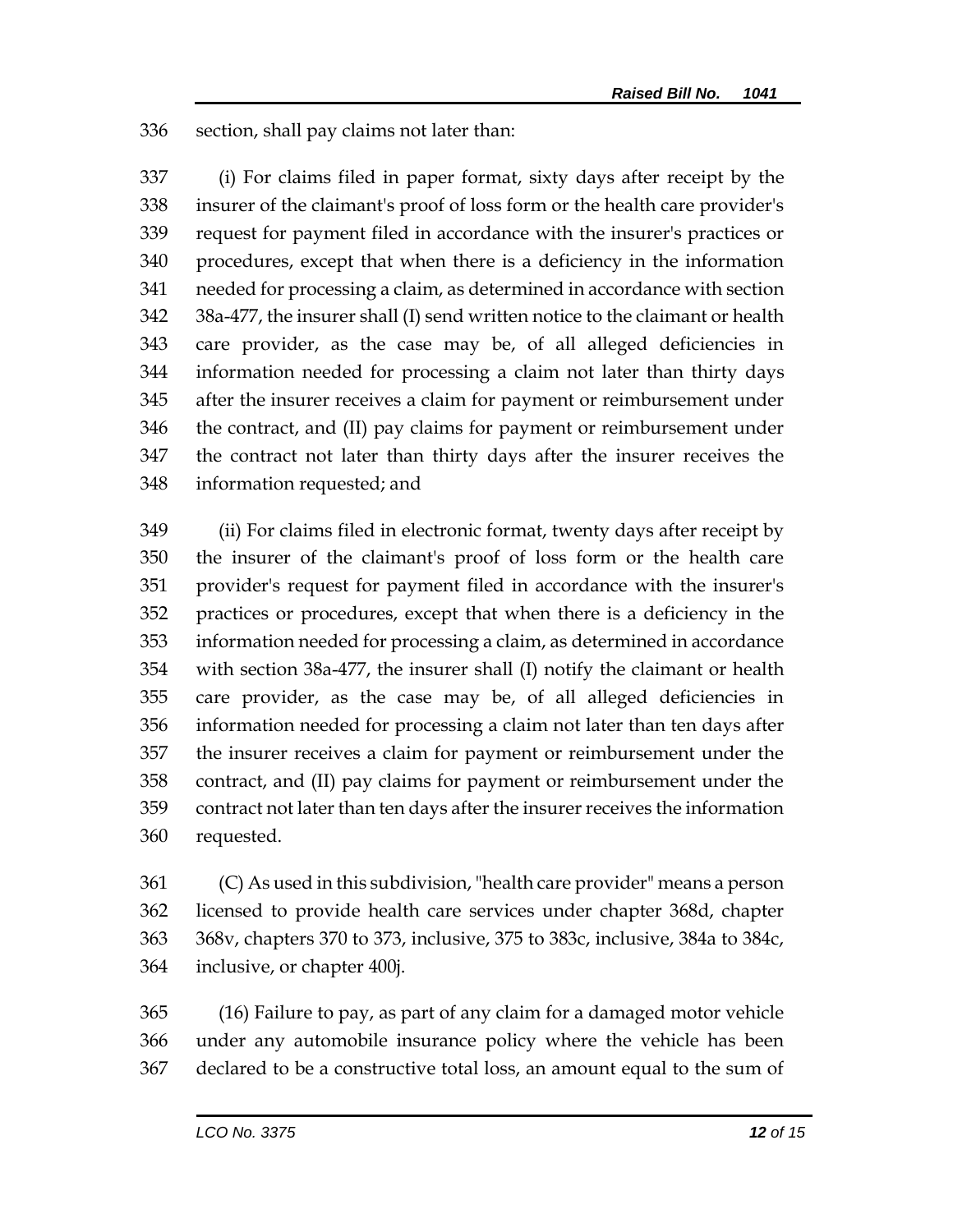(A) the settlement amount on such vehicle plus, whenever the insurer takes title to such vehicle, (B) an amount determined by multiplying such settlement amount by a percentage equivalent to the current sales tax rate established in section 12-408. For purposes of this subdivision, "constructive total loss" means the cost to repair or salvage damaged property, or the cost to both repair and salvage such property, equals or exceeds the total value of the property at the time of the loss.

 (17) Any violation of section 42-260, by an extended warranty provider subject to the provisions of said section, including, but not limited to: (A) Failure to include all statements required in subsections (c) and (f) of section 42-260 in an issued extended warranty; (B) offering an extended warranty without being (i) insured under an adequate extended warranty reimbursement insurance policy or (ii) able to demonstrate that reserves for claims contained in the provider's financial statements are not in excess of one-half the provider's audited net worth; (C) failure to submit a copy of an issued extended warranty form or a copy of such provider's extended warranty reimbursement policy form to the Insurance Commissioner.

 (18) With respect to an insurance company, hospital service corporation, health care center or fraternal benefit society providing individual or group health insurance coverage of the types specified in subdivisions (1), (2), (4), (6), (10), (11) and (12) of section 38a-469, refusing to insure, refusing to continue to insure or limiting the amount, extent or kind of coverage available to an individual or charging an individual a different rate for the same coverage because such individual has been a victim of family violence.

 (19) With respect to an insurance company, hospital service corporation, health care center or fraternal benefit society providing individual or group health insurance coverage of the types specified in subdivisions (1), (2), (3), (4), (6), (9), (10), (11) and (12) of section 38a-469, refusing to insure, refusing to continue to insure or limiting the amount, extent or kind of coverage available to an individual or charging an individual a different rate for the same coverage because of genetic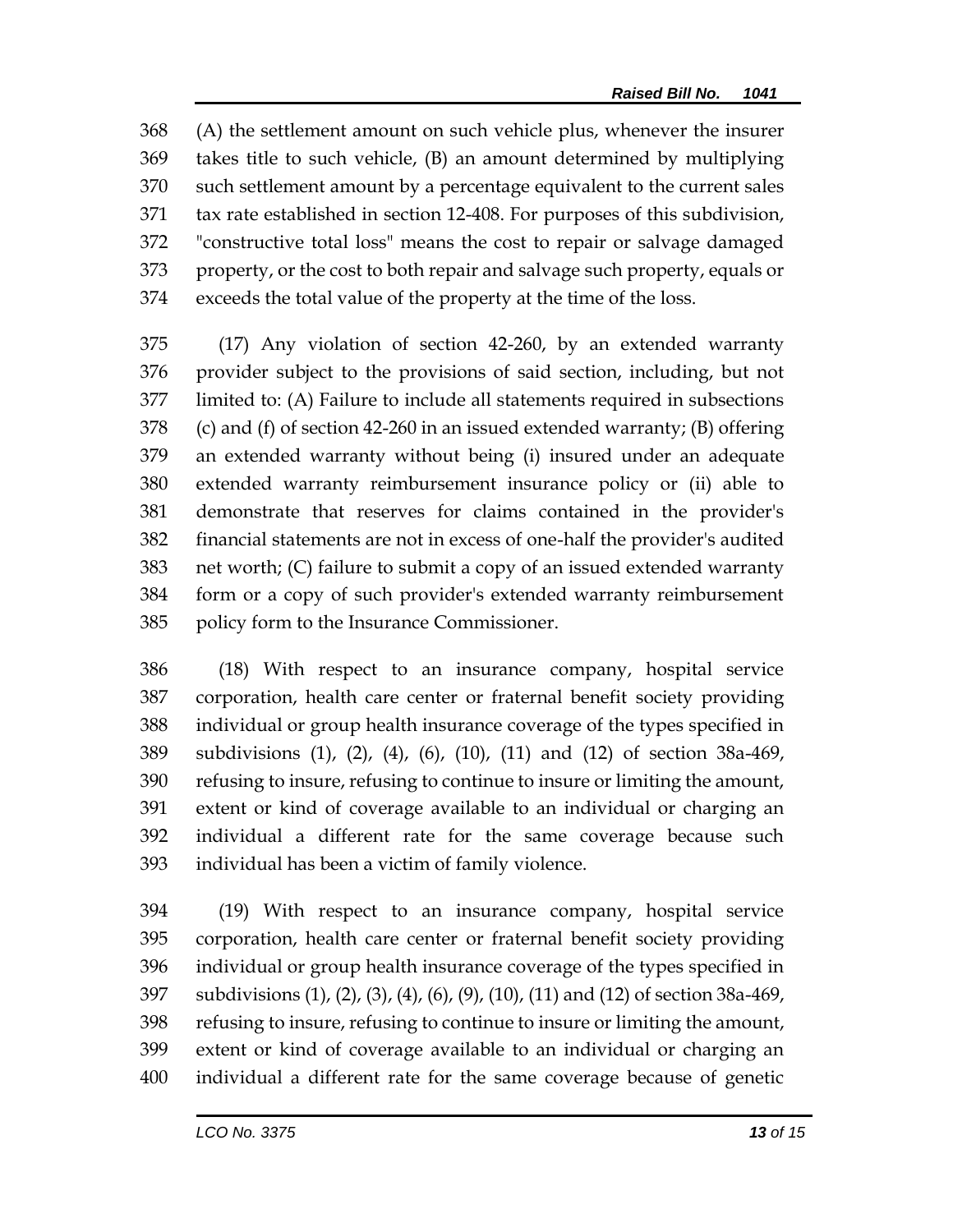information. Genetic information indicating a predisposition to a disease or condition shall not be deemed a preexisting condition in the absence of a diagnosis of such disease or condition that is based on other medical information. An insurance company, hospital service corporation, health care center or fraternal benefit society providing individual health coverage of the types specified in subdivisions (1), (2), (3), (4), (6), (9), (10), (11) and (12) of section 38a-469, shall not be prohibited from refusing to insure or applying a preexisting condition limitation, to the extent permitted by law, to an individual who has been diagnosed with a disease or condition based on medical information other than genetic information and has exhibited symptoms of such disease or condition. For the purposes of this **[**subsection**]** subdivision, "genetic information" means the information about genes, gene products or inherited characteristics that may derive from an individual or family member.

(20) Any violation of sections 38a-465 to 38a-465q, inclusive.

 (21) With respect to a managed care organization, as defined in section 38a-478, failing to establish a confidentiality procedure for medical record information, as required by section 38a-999.

- (22) Any violation of sections 38a-591d to 38a-591f, inclusive.
- (23) Any violation of section 38a-472j.
- 422 (24) Any violation of section 2 of this act.

 Sec. 4. (NEW) (*Effective October 1, 2021*) (a) For the purposes of this section:

 $\qquad$  (1) "Health care sharing ministry" means any person that (A) is not a health carrier, (B) uses the phrase health care sharing ministry, health sharing ministry or any similar phrase to refer to itself, and (C) holds itself out as offering a means of, or alternative to, maintaining minimum essential coverage;

(2) "Health care sharing plan" has the same meaning as provided in